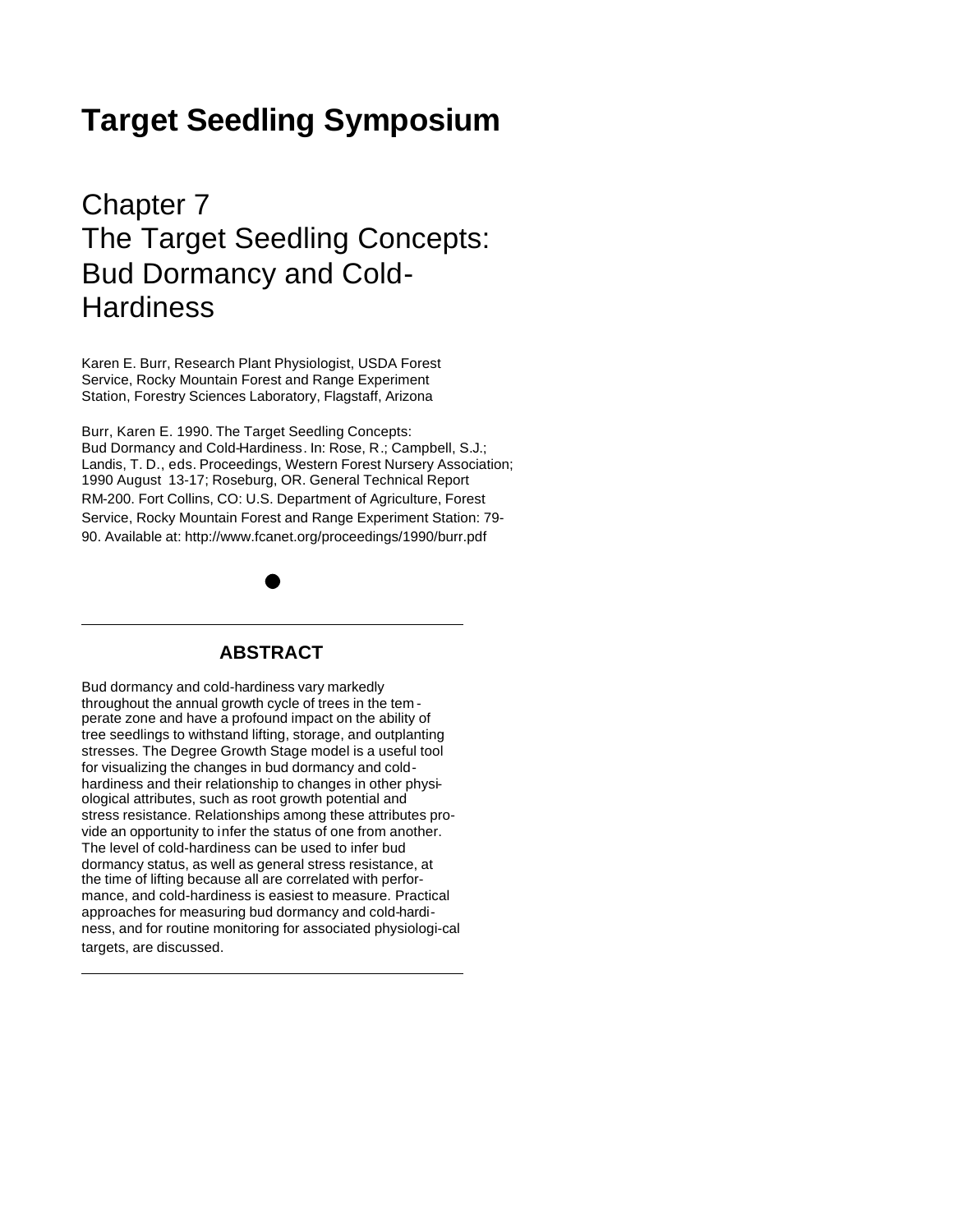# **7.1 Introduction**

Cyclic changes in bud dormancy and cold-hardiness have evolved in temperate zone trees in response to the stresses imposed by the annual climatic cycle. The rates of development and loss of bud dormancy and cold-hardiness of nursery-grown tree seedlings are cued in any particular year by naturally occurring changes in climatic factors, such as temperature, photoperiod, and precipitation, as well as by nursery cultural practices, such as irrigation, fertilization, and pruning. Consequently, changes in bud dormancy and cold-hardiness do not occur linearly through time, such as by a specific calendar date, but rather as a complex function of many interacting factors which can vary by year, location, and genotype. Even so, nurseries have typically established lifting, storage, and outplanting schedules for the species and ecotypes they grow based on historically successful calendar dates.

Today, measurement of cold-hardiness and bud dormancy, as well as other physiological attributes, morphological parameters, and climatic data, can establish the reasons why these historical schedules are usually successful. In addition to improving our understanding of the physiological processes behind stock performance and our ability to set physiological targets, this information can be extremely useful when atypical situations arise. Challenges may occur, for example, when unusual climatic conditions alter seedling physiology too far from the historical norm; when cultural practices alter seedling physiology so that it is no longer synchronized with the natural environment; and when lifting, storage, or outplanting must be rescheduled for operational reasons, further disrupting physiological development. In many such situations, a thorough knowledge of whole-plant physiological condition will greatly improve our ability to make decisions that will best enhance stock quality and performance (Duryea 1984, 1985, Lavender 1984).

Since bud dormancy and cold-hardiness status cannot be determined simply as a function of time, or by virtue of association with visible changes in morphology, the best approach for their accurate assessment is periodic testing in a wide variety of genotypes during the dormant period, when these two attributes best reflect stock quality. This chapter discusses the annual growth cycle of temperate zone trees and the associated changes in bud dormancy, cold-hardiness, and related physiological attributes, to provide a foundation for establishing appropriate bud dormancy and cold-hardiness targets. In addition, practical approaches for measuring bud dormancy and cold-hardiness, and for their routine monitoring, are discussed.

# **7.2 Annual Growth Cycle**

The Degree Growth Stage model (Fuchigami and Nee 1987, Fuchigami et al. 1982) is a useful tool for visualizing the annual changes in bud dormancy and cold-hardi

ness and their relationship to changes in other physiological attributes (Figure 7.1). Use of such a model can improve communication about the annual growth cycle by offering a standard framework and terminology to serve as a foundation for integrating related aspects of whole-plant physiology.

Figure 7.1 is divided into five sections. Section 1 illustrates a modified Degree Growth Stage model, representing one complete annual cycle for a temperate zone woody plant growing under ambient conditions. Sections 2 through 5 describe the changes in root growth potential (RGP), shoot growth, cold-hardiness, and stress resistance during the cycle. These are idealized patterns for typical conifer seedlings, also under normal climatic conditions.

#### **7.2.1 Degree Growth Stage model defined**

The Degree Growth Stage model represents the annual growth cycle as a sine wave from 0 to 360°, with bud break at 0 and at 360° as the cycle begins again (Figure 7.1, Section 1). A sine wave is used rather than a straight line because, as mentioned, physiological changes do not proceed linearly through time. There are five specific phenological "point events" at specific degrees along the sine wave: bud break (0°), maturity induction (90°), vegetative maturity (180°), maximum rest (270°), and end of rest (315°). The months assigned to the point events were established for coastal Oregon, but will vary with location (Ritchie and Tanaka 1990). The five point events delineate the five "segment events" of the model, which will be denoted by the range in degrees over which they occur.

The model is divided into two halves—growth and dormancy—which refer to the condition of the aboveground, vegetative portion of the plant, especially the shoot meristems. **Growth** can be interpreted to mean that the shoot is getting bigger, as by elongation and produc tion of new foliage, for example. **Dormancy** can be loosely defined as the opposite, when shoot growth is not visible, such as during the existence of terminal buds. Note that growth is not synonymous with meristematic activity, however, because there may be activity in the lateral cambium or apical meristems during dormancy. Dormancy can be divided into rest and quiescence, based on internal or external control of growth resumption, respectively (Lavender 1985). A bud is in rest when dormancy is maintained by agents within the bud itself (Romberger 1963). This occurs prior to the meeting of chilling requirements for bud break in late autumn or early winter. A resting bud will not elongate under favorable environmental conditions. A bud is **quiescent** when dormancy is imposed by the environment, such as by continued low temperatures after chilling requirements have been met in late winter (Samish 1954). The transition from rest to quiescence occurs under natural conditions in response to exposure to chilling temperatures (Lavender 1981).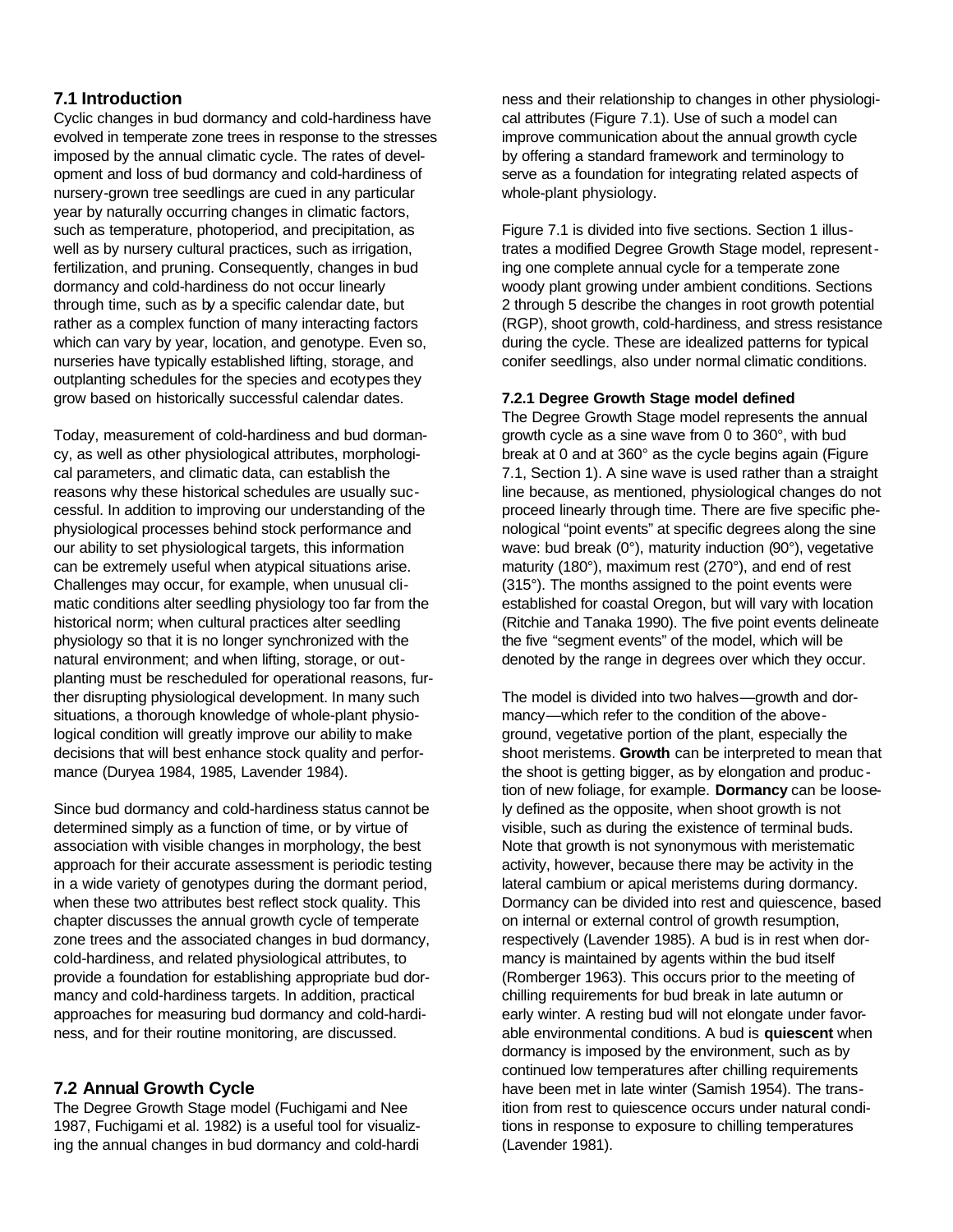

Figure 7.1—A Degree Growth Stage model (Fuchigami and Nee 1987, Fuchigami et al. 1982) representing one complete annual cycle, with changes in root growth potential (RGP), shoot growth (MI = mitotic index, DBB = days to bud break), cold-hardi*ness, and stress resistance during the cycle.*

The point and segment events are described from left (0°) to right (360°). Bud break (0°) is the point at which new foliage becomes visible in the spring. Between bud break and maturity induction (0-90°), trees are temperature sensitive in that the rate of growth and development is generally temperature controlled. Growth is not inhibited by a short photoperiod. At approximately maturity induction (90°), buds are initiated. Between maturity induction and vegetative maturity (90-180°), trees are primarily photopenod sensitive, with short days promoting budset and long days preventing or retarding budset. Drought can also be a major factor promoting budset, and may cause trees to enter a summer quiescent condition during this period (Lavender 1981, 1985). Vegetative maturity (180°) marks the onset of rest. Overwintering buds are well developed at this point.

Dormancy is maintained internally and intensifies between vegetative maturity and maximum rest (180- 270°). The dormancy peak at maximum rest (270°) is characterized by an almost total absence of growth any where on the plant, and a chilling requirement which must be met before buds will resume rapid development (Ritchie 1984). Between maximum rest and the end of rest (270-315°), dormancy decreases in intensity as chilling requirements are met. At the end of rest (315°), buds are quiescent, with dormancy then imposed by the environment. An extended period of quiescence follows as long as environmental conditions remain unfavorable. When favorable environmental conditions for growth resume (315°), bud development renews, followed by bud break at 360°, completing the annual cycle.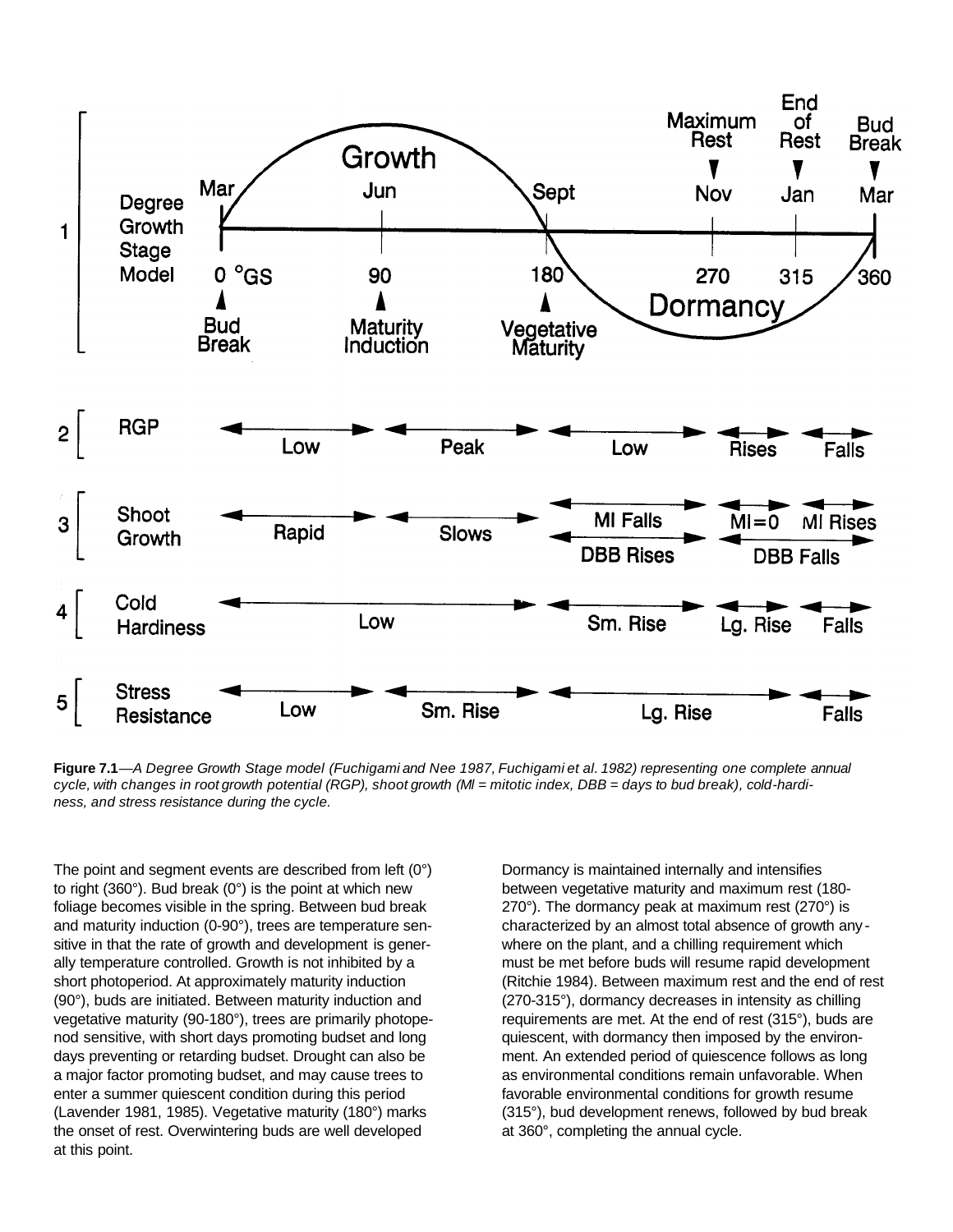**Table** *7.1—Comparison of the Degree Growth Stage model segments with the four phases of dormancy presented by Lavender (1984).*

| Degree Growth<br>Stage model<br>segment | Phase of dormancy      | Physiological<br>Condition              |
|-----------------------------------------|------------------------|-----------------------------------------|
| $90 - 180^\circ$                        | I-Dormancy initiation  | <b>Buds initiated</b><br>and developing |
| 180-270°                                | $II - Deep$ dormancy   | Dormancy intensity<br>increasing        |
| $270 - 315^{\circ}$                     | III - Dormancy lifting | Dormancy intensity<br>decreasing        |
| $315 - 360^{\circ}$                     | IV - Postdormancy      | Quiescence to<br>bud break              |

Dormancy theory has also been presented in the forestry literature in terms of four phases by Lavender (1984). The Degree Growth Stage model is quite compatible with this alternative approach (Table 7.1).

#### **7.2.2 Root growth potential pattern**

Root growth potential (RGP) is the ability of a tree seedling to initiate and elongate roots when placed into an environment favorable for root growth (Figure 7.1, Section 2) (Ritchie 1985, Ritchie and Dunlap 1980). Changes in RGP during the annual growth cycle are related to shoot dormancy and sink strength, defined as the relative ability of a plant part to compete for current photosynthate (Ritchie and Tanaka 1990). Peaks in RGP are evident when dormancy intensity is weak, but the sink strength of the shoot is also weak because rapid shoot growth is not occurring. Thus, RGP is low from 0-90° when shoots are the primary sink. From 90-180°, RGP peaks when shoot growth slows and roots become the primary sink. This corresponds to the typical surge and subsequent decline of root growth in the autumn (Lavender 1984). RGP remains low from 180-270° while dormancy intensifies. As dormancy weakens from 270-315°**,** RGP rises. This is the increase in RGP used to indicate fall lifting windows. RGP declines again from 315-360° as shoots regain their sink strength, with the resumption of environmental conditions favorable for growth.

#### 7.2.3 **Shoot growth pattern**

Shoot growth is rapid following bud break (0-90°) with elongation and production of new foliage (Figure 7.1, Section 3). As buds develop from 90-180°, shoot growth slows. Elongation ceases by vegetative maturity (180°). During the dormant period (180-360°), the mitotic index (Ml) and days to bud break (DBB) are two important measurements that indicate changes in dormancy intensity.

Mitotic index refers to the percentage of dividing cells in an apical meristem (Grob 1 990b, Hawkins and Binder

1990, Owens and Molder 1973). Mitotic index falls as dormancy intensifies between 180-270°. By maximum rest (270°), the mitotic index is approximately zero, indicating that no cell divisions are occurring. This lack of mitotic activity continues until the end of rest (315°**)** With the onset of favorable environmental conditions assumed to occur at 315°**,** the mitotic index rises again between 315-360°, as buds resume development.

Days to bud break refers to the number of days required for terminal buds to break under optimum growing conditions. The seedlings must be taken from ambient conditions and placed under optimum conditions to determine days to bud break. Days to bud break increases as dormancy intensifies from 180-270°. At maximum rest (270°), seedlings require the maximum number of days under favorable conditions to break bud, or buds will not break at all, depending on species. After maximum rest, days to bud break decreases as chilling requirements are met and dormancy intensity weakens. A stable number of days to bud break will be maintained if a quiescent period occurs after the end of rest. But when bud development resumes with exposure to warm temperatures, days to bud break will continue decreasing to reach zero by 360°.

#### **7.2.4 Cold-hardiness pattern**

Cold-hardiness refers to the ability of a plant or plant tissue to survive or resist injury from exposure to freezing temperatures (Figure 7.1, Section 4). The level of coldhardiness is frequently defined by a lethal temperature value, such as the  $LT_{50}$ , which represents the minimum temperature at which 50 percent of a group of seedlings, or 50 percent of a specified tissue, is killed.

Cold-hardiness is low during the growth period (0-180°), with trees generally unable to withstand exposure to temperatures below about -3°C without sustaining injury (Glerum 1985). Cold-hardiness increases somewhat from 180-270°, the amount varying with species. For example, a change in the  $LT_{50}$  from -5°C at vegetative maturity (180°) to -15°C at maximum rest (270°) has been observed in Southwest conifers (Burr, unpublished data). The majority of the cold hardening occurs from 270-315°, with a change in the  $LT_{50}$  from -15 to -40°C or lower, depending on the species (Sakai and Larcher 1987). After the end of rest (315-360°), with exposure to warm temperatures, cold-hardiness is rapidly lost arid returns to growth period levels ( $LT<sub>0</sub> = -3°C$ ).

#### **7.2.5 Stress resistance pattern**

There are several stresses to which temperate zone trees have developed cyclic annual patterns of increasing and decreasing resistance, such as drought stress (Lavender 1985), low temperature stress (Glerum 1985), mechanical stress (Tabbush 1986), and root exposure stress (Hermann 1 967). Although these stresses affect the tree in different ways, trees develop a general stress resistance that varies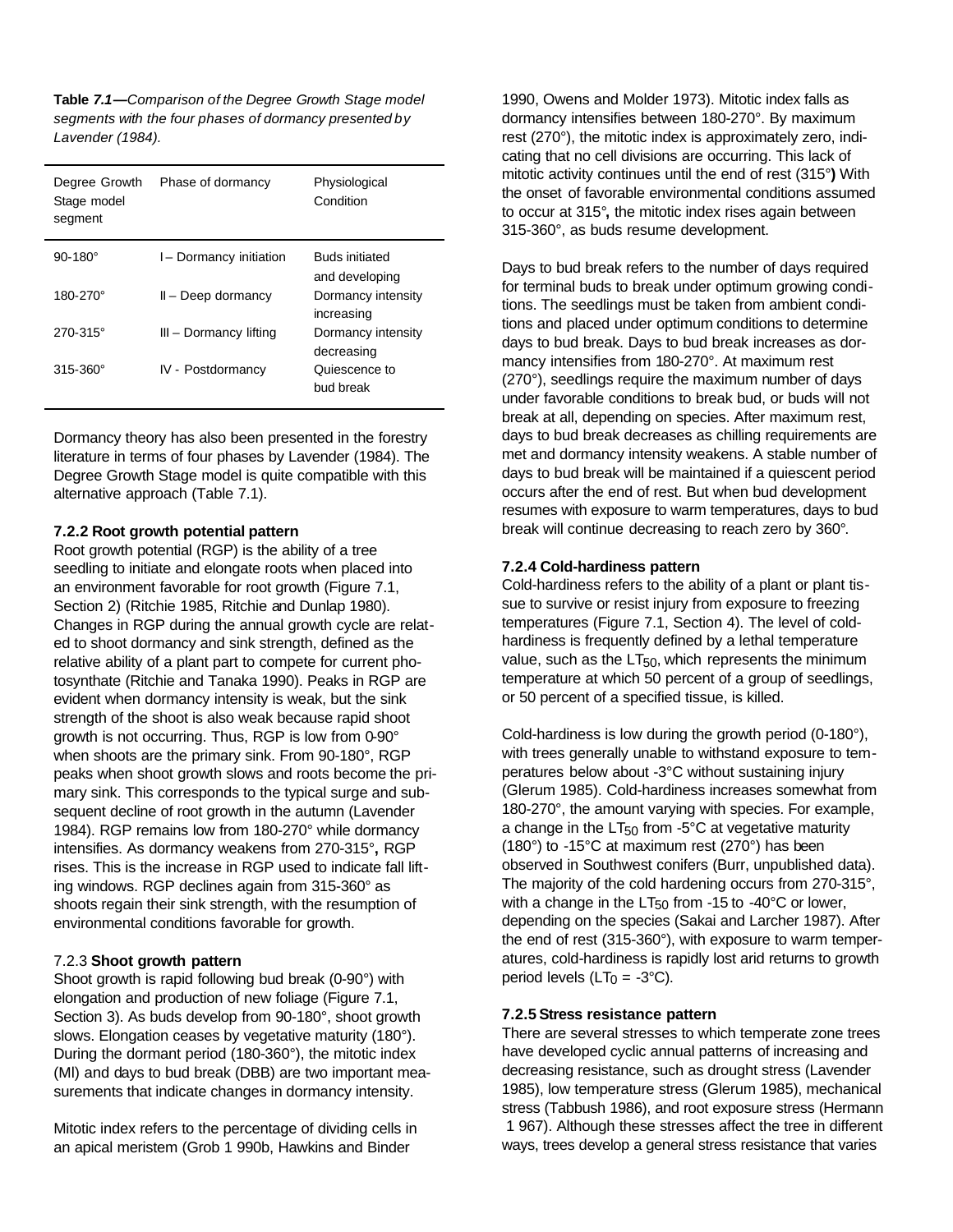throughout the annual growth cycle (Figure 7.1, Section 5).

Stress resistance is lowest during rapid shoot growth (0- 90°) and increases some as shoot growth slows (90-180°), especially with regard to drought resistance, which may parallel the development of summer quiescence (Lavender 1985). The major increase in stress resistance occurs during dormancy, with a maximum reached by the end of rest (315°) (Lavender 1985, Ritchie 1986a). Stress resistance falls with renewed development and growth after the end of rest (315-360°).

#### **7.3 Relationships Among Physiological Attributes**

The potential for highest seedling performance results when seedlings are harvested and outplanted when their resistance to stress is highest (Lavender 1985). Thus, the period of maximum stress resistance (290-315°) is the target period for fall lifting and storing. It has been proposed that one of the reasons RGP is such an effective seedling quality test is because the rise in RGP during dormancy identifies the period of maximum stress resistance (Ritchie 1985, Ritchie and Tanaka 1990). This period is approximately from December to February in the coastal Northwest. Given that the indicated relationships among these attributes exist (Figure 7.1), this period can also be identified by an extended period of low mitotic activity, by decreasing days to bud break, and by rapidly increaseing cold-hardiness, as well as by the rise in RGP.

There are data in the literature to support the existence of these relationships (Cannell et al. 1990, Colombo 1990, Faulconer 1988, Glerum 1982, Ritchie 1986a). The following example illustrates the relationships among bud dormancy, cold-hardiness, and RGP in an Arizona seed source of Douglas -fir (Figure 7.2) (Burr et al. 1989). Greenhouse-cultured, container-grown, nine-month-old Douglas-fir seedlings, which had set bud and entered the



Figure 7.2--Interior Douglas-fir stem cold-hardiness (LT<sub>50</sub>), root growth potential (RG), and number of days to 50% bud break (B as a function of time under a 4-stage, growth chamber regime (Burr et al. 1989 from Tree Physiol. 5:301). Growth chamber conditions, indicated across the top of the graph, are as follows: SD20/N15 = 10 hr (Short), 20%C Day/15° C Night; SD10/N3 = 10 hr, 1 Day/3° C Night; SD5/N-3 = 10 hr, 5° C Day/-3° C Night; LD22/N22 = 16 hr (Long), 22° C Day/22° C Night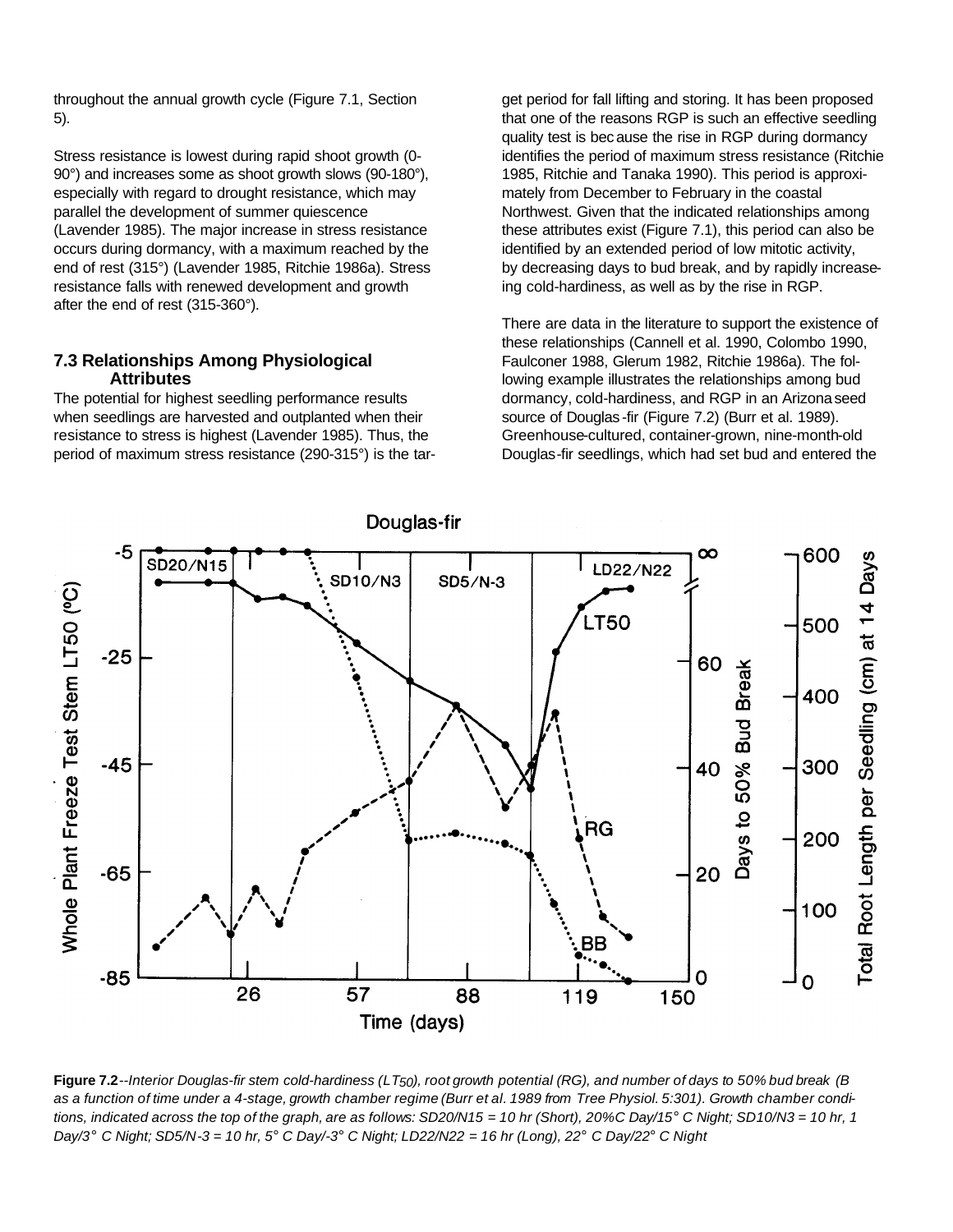dormant period, were placed in growth chambers for a four-stage cold acclimation and deaccilmation regime designed to simulate seasonal development from autumn to spring. The first three stages acclimated seedlings to cold under a short (10 hour) photoperiod and progressively colder temperatures, and the fourth stage deacclimated seedlings under a long (16 hour) photoperiod and warm temperatures. The point events on the Degree Growth Stage model can be identified from the days to bud break curve (BB). During the first 42 days of the experiment, buds did not break after 150 days under forcing conditions, indicated by infinity on the bud break axis. Following day 42 of the experiment, days to bud break declined. Thus, day 42 was the maximum rest point (270° ). During the third stage, days 72 to 105 of the experiment, days to bud break stabilized at 24 to 28 days. Since the third stage chilling did not reduce the number of days to bud break, this was a period of quiescence resulting from the continued exposure to cold temperatures after chilling requirements were met. Thus, day 72 of the experiment was the end of rest point (315°). With exposure to a long photoperiod and warm temperatures in the fourth deacclimating stage, beginning day 106 of the experiment, days to bud break continued to decrease rapidly to zero on day 130, which was the bud break point at 360°.

Changes in cold-hardiness ( $LT_{50}$ ), as well as RGP (RG), were related to the timing of the above sequence of changes in bud dormancy (Figure 7.2). Prior to maximum rest, day 42 of the experiment, RGP was low and coldhardiness only increased from -11 to -15° C. (Note that an increase in cold-hardiness is represented by a decrease in the  $LT_{50}$ .) This is the small rise in cold-hardiness referred to earlier (Figure 7.1, Section 4). Hardening from about -5 to -11° C occurred prior to data collection. After maximum rest, all three attributes changed rapidly; days to bud break decreased, and RGP and cold-hardiness increased. During the quiescent period of the third stage, RGP remained high though fluctuating, and cold-hardiness continued to increase In the deacclimating fourth stage, all three attributes changed rapidly again; days to bud break decreased as bud development resumed, and RGP and cold-hardiness declined. Similar relationships among bud dormancy, cold-hardiness, and RGP have also been observed for Arizona seed sources of ponderosa pine and Engelmann spruce (Burr et al. 1989), and are presented in Ritchie and Tanaka (1 990).

If bud dormancy and cold-hardiness targets for fall lifting were set to indicate the period of rapid change during cold acclimation, such as at day 57 of the experiment, it is expected—given our present state of knowledge—that chilling requirements will be completed and rapid cold hardening will continue in storage. It can also be inferred that RGP will be rising rapidly at lifting (barring any unforeseen detrimental climatic or cultural events)

because of the relationships among the attributes. In addition, the rapid approach to the period of maximum stress resistance will be identified. Lifting and storing at this time will result in improved storability, as well as improved survival and growth in the field. Similarly, outplanting targets should be set such that a decline in any of the three attributes from their levels at the end of rest will indicate resumption of development and the associated loss of stress resistance.

The above discussion does not imply that rapidly increaseing cold-hardiness and decreasing days to bud break at lifting will predict good field performance, nor that maximum cold-hardiness and rapid uniform bud break at outplanting will predict good field performance. It means only that, all things being equal, these characteristics will be positively correlated with performance because they are correlated with stress resistant, high quality seedlings. Seedling quality test results only provide part of the equation needed to predict field performance. Outplanting site conditions must also be included in the equation because it is the interaction between seedling physiological condition and the field environment which will ultimately determine performance.

### **7.4 Relationships Between Physiological Attributes and Performance**

There are data in the literature that support the hypotheses that bud dormancy and cold-hardiness are positively correlated with aspects of performance. An example dealing with each attribute follows.

### **7.4.1 Bud dormancy**

The correlation between bud dormancy at lifting and field survival is illustrated in an experiment by Larsen, South, and Boyer (I986) (Figure 7.3). Twenty loblolly pine lots of the same seed source location, produced at 20 southern forest nurseries, were lifted in early December, stored briefly, and then outplanted in late December. At outplanting, an RGP test was conducted on a sample of 20 seedlings from each lot to determine the speed and uniformity of bud break (number of active buds), as well as RGP. Each data point in Figure 7.3 represents one lot and indicates the number of active terminal buds in the sample after 23 days in the RGP test, versus the survival of the outplanted lot 11 months after planting. Rapid, uniform bud break in the RGP test, which reflected the proportion of quiescent buds in each lot at planting, was positively correlated with increased field survival of the lot. Consistent with the relationships indicated in Figures 7.1 and 7.2, samples with a high proportion of active buds, i.e., which had reached the end of rest (315°) at outplanting, also had higher RGP than samples which had not received their full chilling requirement.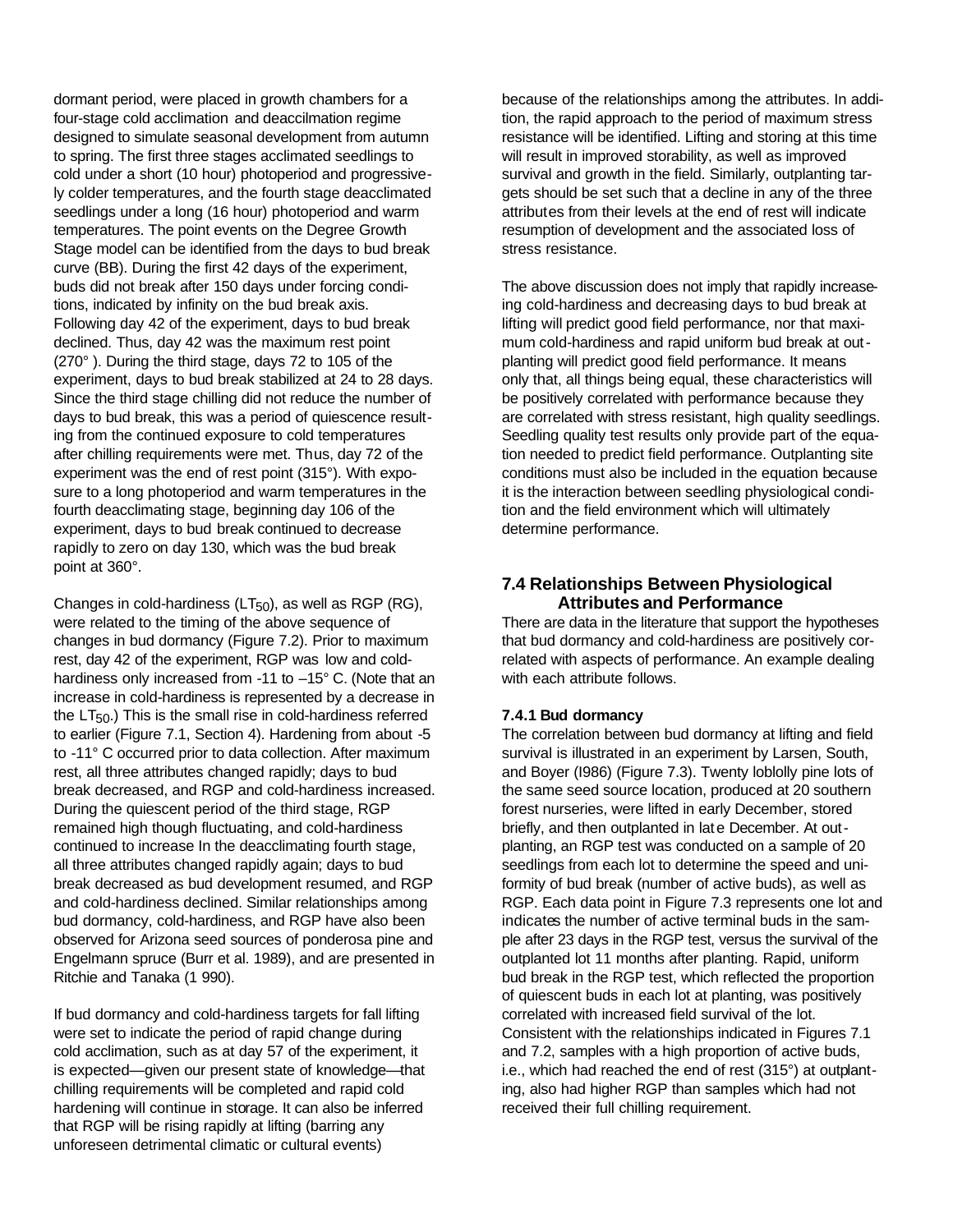

**Figure 7.3***--Relationship between percent survival of 20 lots of a loblolly pine seed source 11 months after planting and terminal bud activity of samples (n* = *20) taken from each lot at outplanting, after a 23-day ROP test (Larsen et al. 1986 from Tree Physiol. 1:258).*

it is not possible from the above experiment to conclude that rapid bud break directly resulted in better survi val. However, the combination of quiescence, high RGP, and the inferred high stress resistance contributed to the higher performance of some lots. It should also be noted that the speed of bud break was an indicator of dormancy intensity in this experiment, and as such, was correlated with field survival. The speed of bud break does not always indicate vigor or future performance in seedlings which have all had chilling requirements fully met prior to exposure to conditions favorable for growth (Lavender 1985).

#### **7.4.2 Cold-hardiness**

The correlation between cold-hardiness and performance is illustrated in an experiment by Burden and Simpson (1984) (Figure 7.4). There was a close relationship between cold-hardiness (frost hardiness) at lifting and storability, defined as the ability of 2+0 seedlings to maintain or improve their RGP during storage. Seedlings lifted with an  $LT_{50}$  of about -22 $^{\circ}$  C had the same, or 100 percent, of the RGP after storage as at lifting, while seedlings with greater cold-hardiness had greater RGP after storage than at lifting. Even though cold-hardiness at lifting was not necessarily the sole factor affecting storability, a coldhardiness target of -22° C could be set for these species to minimize loss of physiological quality in storage.



#### **7.5 General Considerations for Establishing Targets**

While it is beneficial to monitor bud dormancy and coldhardiness because of their correlations with various aspects of performance, and the inferences which can be made about other physiological attributes, there are a number of items to consider when using bud dormancy and cold-hardiness data to establish lifting or outplanting targets.

Lifting targets that indicate the period of rapidly decreas ing days to bud break and rapidly increasing cold-hardiness are most informative. Similarly, monitoring bud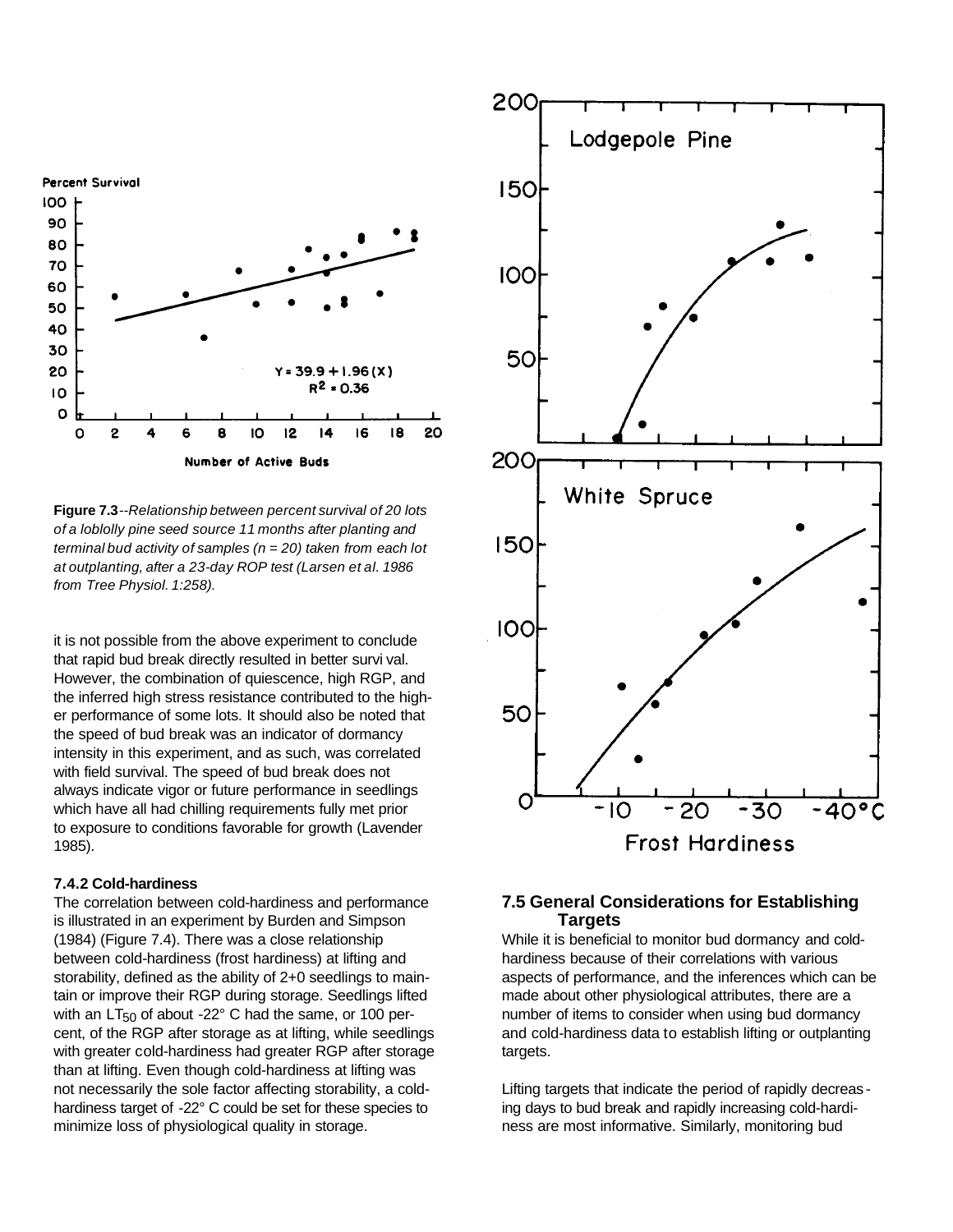dormancy and cold-hardiness at outplanting in such a way that will detect rapid changes in these attributes in the opposite directions will be most informative. This is because the stable minimum number of days to bud break, as well as the maximum level of cold-hardiness, will vary from year to year, and from nursery to nursery, for the same seed source, when seedlings are quiescent, following the end of rest (315°) (Figure 7.2, Stage 3). For example, in an experiment in which one-season-old, container-grown, interior Douglas -fir seedlings were cold acclimated under three different day/night temperature regimes, three different stable values for days to bud break (range: 18-32 days), and three different maximum levels of cold-hardiness ( $LT_{50}$  range: -23 to -38 $^{\circ}$  C) were attained (Burr and Tinus, unpublished data). Given the infinite number of nursery environments, combined with yearly differences in climate, setting discrete targets of a minimum number of days to bud break or a maximum level of cold-hardiness, is not as helpful. Instead, rates of change are more relevant.

A second concern is the uncertainty involved in predicting seedling physiological quality following storage because bud dormancy and cold-hardiness can improve, deteriorate, or remain constant in storage, as can other physiological attributes (Ritchie 1986b). Even if improvement occurs, the rate of physiological development in storage may not be the same as if the seedlings had been left in the field, which adds further difficulty to estimating the final effect of storage on physiological condition (Burr and Tinus 1988, Arnott et al. 1988). Consequently, establishing and monitoring for both lifting and outplanting targets is especially important when storage is an intermediate step. Additionally, the storage environment can also be used to advantageously alter seedling physiological development when storage itself is not the primary goal. For example, substantial reacclimation to cold (2° C/week) was possible when deacclimating (315-360°) interior Douglas-fir seedlings were placed in 1° C storage for 4 weeks (Burr and Tinus, unpublished data). Thus, when a loss in cold-hardiness is premature from a management perspective, it is possible to reverse the loss with skill in environmental manipulation of this attribute (Fuchigami et al. 1982, Sakai 1966).

As a final consideration, a single test, measuring one physiological attribute, is not necessarily enough to ensure physiological quality, especially if it requires inferring too much from bud dormancy and cold-hardiness information and the relationships among physiological attributes. For example, it is possible for RGP to be very different from that expected, based on the relationships indicated in Figures 7.1 and 7.2, when bud dormancy and cold-hardiness targets for lifting and outplanting have been met. Fully cold-hardy seedlings, as determined by a needle browning test for cold-hardiness, may produce no new roots in an RGP test. Also, seedlings may break bud

rapidly in an RGP test, but produce no new roots. Both situations can occur because of the delayed response of the shoot to root system damage. Consequently, thoughtful application and interpretation of physiological quality tests is essential.

## **7.6 Observing and Measuring Targets**

An ability to determine seedling physiological status is prerequisite to setting and meeting physiological targets. In this section, observing and measuring bud dormancy and cold-hardiness are discussed, with practical implications for use in nursery monitoring programs.

#### **7.6.1 Bud dormancy**

Bud dormancy status can be observed directly at some of the point and segment events on the Degree Growth Stage model (Figure 7.1, Section 1). Obviously, bud break at 0 and 360° would be examples. Maturity induction (90° ) can be approximated by examination of the shoot apex for bud initiation. Accurate determination of maturity induction requires testing for photoperiod sensitivity (Fuchigami et al. 1982). The definitive test for vegetative maturity (180°) is most applicable to deciduous species. When defoliation no longer results in bud break (i.e., correlative inhibition has ended), vegetative maturity has been reached (Fuchigami et al. 1982). With conifers, the stop in height growth and the development of overwintering buds can be observed. From 180-270°, the decline in growth to an almost complete absence anywhere on the tree at maximum rest (270°), can be observed, for example, in the decline in root activity as indicated by decreasing numbers of white root tips. However, maximum rest can be estimated with greater precision by testing under forcing conditions to determine the point at which the most time is required for bud break. During the critical 270-315° segment, the change in dormancy intensity cannot be directly observed, nor can resumption of development between 315-360°, until bud swell.

Measurement of mitotic index (Grob 1990b, Hawkins and Binder 1990) can identify maximum rest, as well as the resumption of development after the end of rest (Figure 7.1, Section 3). Monitoring the decline in mitotic activity to zero after vegetative maturity (180°) indicates the maximum rest point (270°). Monitoring for the subsequent increase in mitotic activity indicates the conclusion of any quiescent period and the renewed apical meristem development. However, mitotic index is not useful for assessing the decrease in dormancy intensity as chilling requirements are met between maximum rest and the end of rest (270-315°) because of the complete absence of mitotic activity in most species during this period. A quick test measuring the speed of resumption of mitotic activity under forcing conditions, while the mitotic index is zero under actual conditions (270-315°), is under development to indicate this change in dormancy intensity (Grob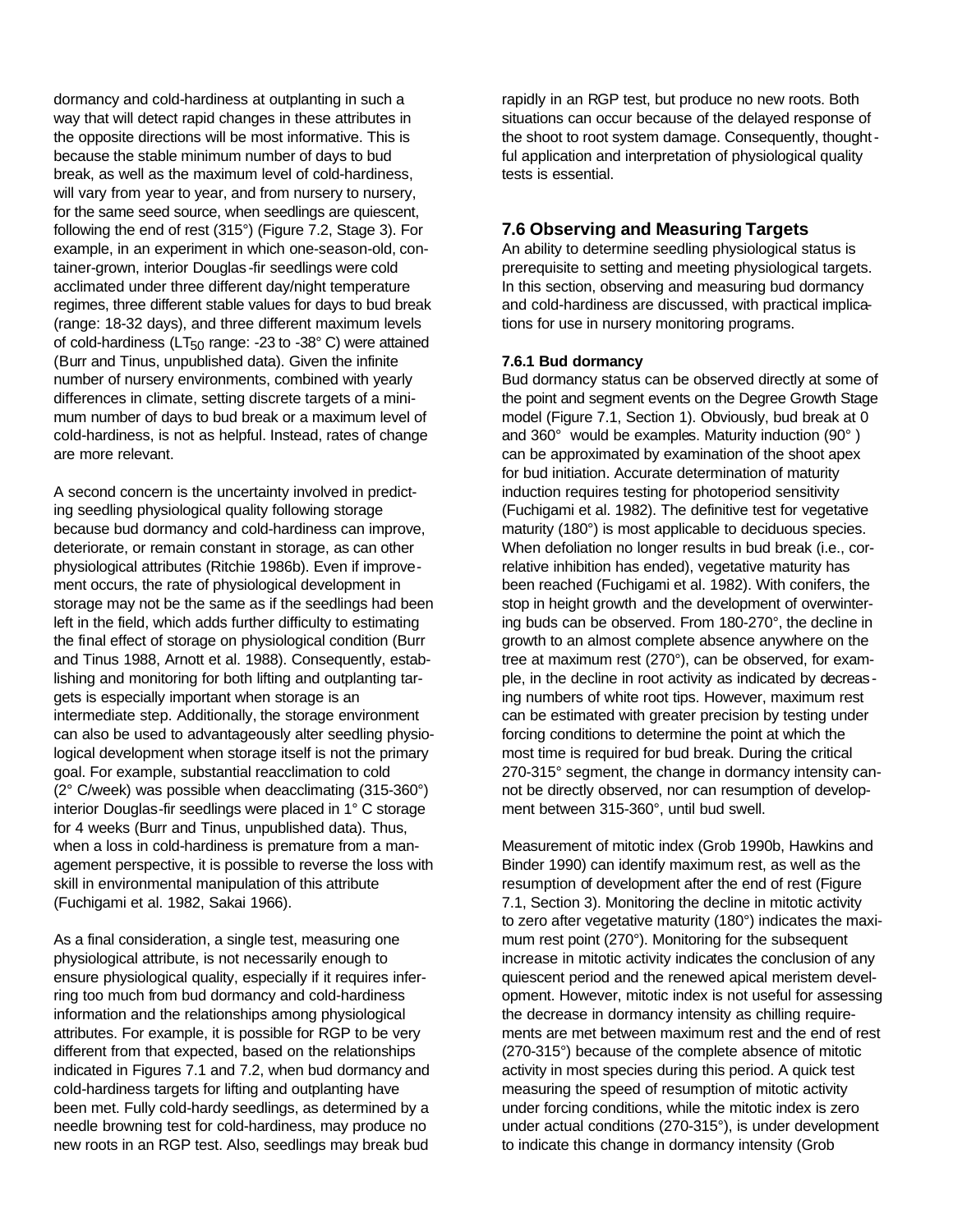1990a). This test may prove to be a very useful tool to monitor for bud dormancy targets because it provides timely, accurate results by measuring the ability to resume rapid mitotic development, rather than bud break (the result of that development).

Currently, days to bud break tests are the most reliable way to monitor the change in dormancy intensity from 270-315° (Ritchie 1984). This test can be easily conducted as an extension of an RGP test by maintaining seedlings under the optimum root growth conditions until bud break, but the length of time before results are available may range from weeks to months, making days to bud break testing impractical for routine monitoring of dormancy intensity. If the relationship between the decrease in days to bud break and the increase in coldhardiness were established for this period (270-315°), as was done for interior Douglas-fir (Figure 7.2), inferences about dormancy intensity could be made from the level of cold-hardiness. Setting a cold-hardiness target would also be setting a bud dormancy target. The status of both could then be determined quickly because of the relative speed with which cold-hardiness can be measured.

#### **7.6.2 Cold-hardiness**

There are a number of excellent testing procedures available for measuring cold-hardiness. The method of choice for nursery monitoring is the whole-plant freeze test (WPFT), also known as the browning test (Glerum 1985, Ritchie 1984). Entire plants, with root systems insulated, are exposed to a series of sub-freezing temperatures at defined rates of cooling and rewarming. The plants are then maintained under optimum growing conditions until visible evidence of injury develops in about 7 to 14 days (Rietveld and Tinus 1987). Exposure to a range of test temperatures will permit determination of the actual level of cold-hardiness. Once a cold-hardiness target has been set, repeated testing at that temperature until no injury results is a time-saving modification to the standard proedure. Use of stem sections, with needles and buds attached, can be useful if plant material is limited. Root system cold-hardiness can also be measured.

The great advantage of the WPFT is its accuracy resulting from the exposure of entire plants to actual stress tempertures. The test is also easy and inexpensive to conduct, and injured tissue is readily distinguishable. There are disdvantages, however. A week is usually required before the low-temperature injury is evident, though this is much less time than typically required for bud dormancy testing. Additionally, the WPFT does not estimate cold-hardiness with precision because of variability between seedlings. Thus, it may be difficult to detect small (1-2°C) changes in cold-hardiness, and sample sizes of 50-60 are often recommended (Burr et al. 1990, Owston 1988).

Once cold-hardiness targets are set, and seedlings at the target can be identified with the WPFT, it is not difficult to minimize the disadvantages of the WPFT by converting to a faster, more precise, tissue test. Such tests assess coldhardiness by indirect methods and often use only a single tissue, e.g., electrolyte leakage from needles, differential thermal analysis of buds, and electrical impedance of stems (Glerum 1985). To convert to one of these quick tests, both the WPFT and the tissue test should be conducted on seedlings at the target cold-hardiness level. The tissue test results can then be calibrated to the WPFT results to determine the correct target tissue test result. This is necessary because actual cold hardiness may be inaccurately estimated by a tissue test, depending on the methodology used (Burr et al. 1990).

The tissue test of preference is the freeze-induced elecrolyte leakage test because results are available in 2 days. The test is very precise, it requires less plant material than the WPFT, and it has been operationally tested (Burr et al. 1990, Glerum 1985, Hawkins and Binder 1990). Though the cost of equipment is higher than for the WPFT, a great many samples can be processed at once. Procedures for using this test in nursery applications (Colombo et al. 1984) and in research (Burr et al. 1990) are available.

#### **7.7 Practical Approach**

Though there may be a diversity of opinion on how and when to use physiological targets, the following discusion presents one approach for incorporating bud dorancy and cold-hardiness targets into an existing forest nursery operation. The intent is not to suggest that the hisorical lifting and outplanting schedules should be abanoned, but rather that they be supported and enhanced by the additional information physiological monitoring proides.

The first step toward incorporation of physiological targets into nursery practice is the establishment of a solid founation of data to use in setting appropriate targets (Owston 1988, Rietveld et al. 1987). By routine, periodic monitoring of bud dormancy, cold-hardiness, RGP, root activity, etc., as well as morphological, cultural, storage, and climatic variables, the relationships among the physilogical attributes and the nursery environment can be determined. Ideally, this should be done intensively over several years, from sowing through outplanting and estabishment, with a spectrum of genotypes representative of the stock produced at a given nursery. While only continal tracking of physiological attributes provides the detailed level of understanding desired, considerable progress can be achieved by measuring physiological staus at lifting and outplanting with simple procedures and inexpensive equipment, depending on the resources of the individual nursery (Burr et al. 1987, Faulconer 1988, Rietveld and Tinus 1987, Ritchie 1984, Simpson 1986).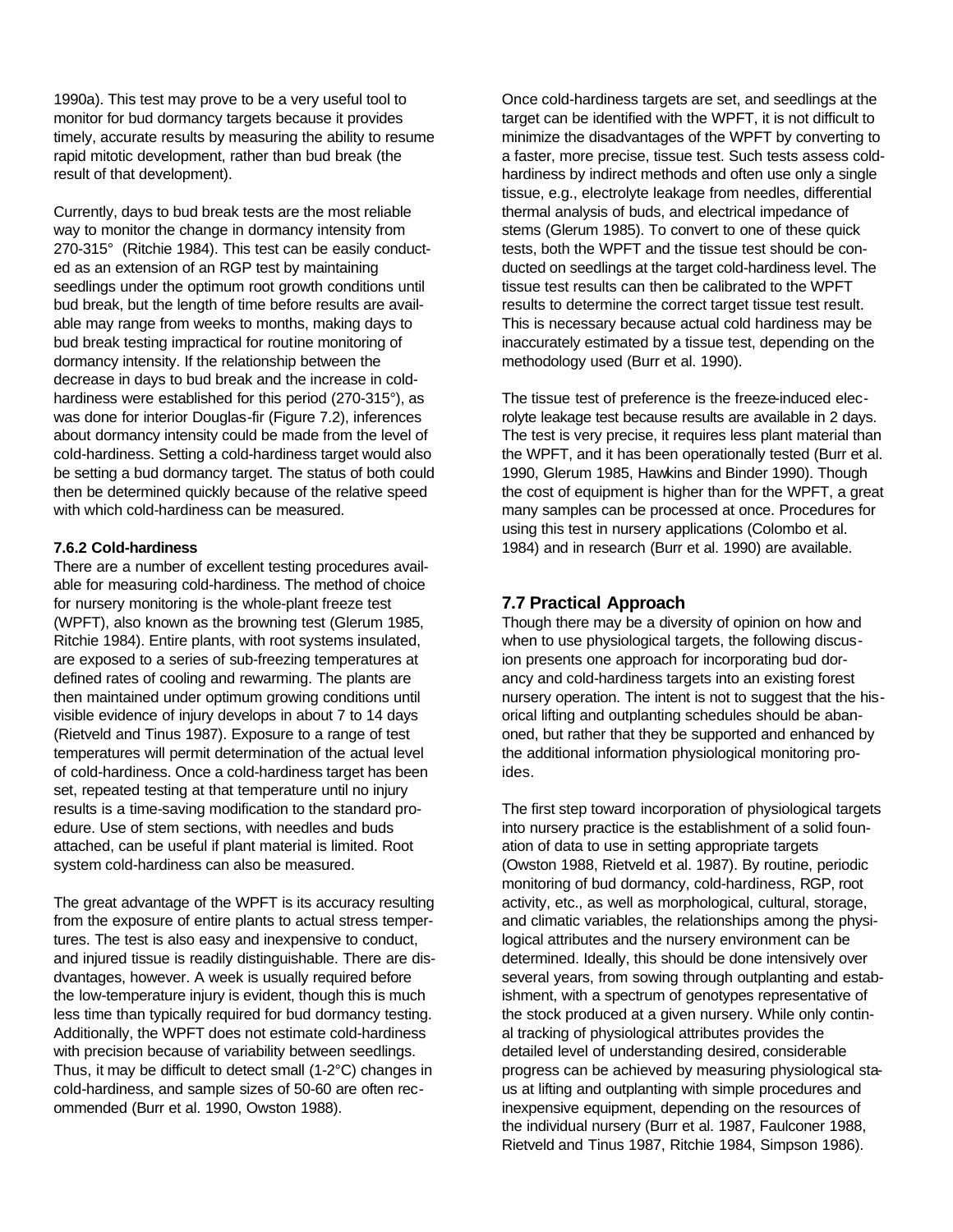Additionally, physiological measurements can be made by the nursery, or by sending seedling samples to organiations offering testing services (Munson 1986). In any case, the status of the physiological attributes can then be compared with the successful lifting and outplanting schedules in order to set target values.

Annual air and soil temperature patterns, compiled during intensively monitored years, can be compared with the historical climate at the nursery and with the climate in future years. These comparisons will indicate how repreentative the monitored years were, and aid in determinng the patterns of physiological attributes in future years with considerably less intensive monitoring. Additionally, the probability of damaging low-temperature events on any given date can be determined from historical weather data. This information can aid in making freeze protection decisions in the nursery (James Bryan, Weyerhaeuser Mima Forest Nursery, 1990, pers. comm.).

Targets can be tested by lifting seedlings at several times, before and after the actual lift date. The performance of those seedlings varying in physiological quality at lifting can be monitored at outplanting, and at intervals therefter in the field. This provides an opportunity to compare quality and refine the target values at both lifting and outplanting.

The physiological attribute(s) best used for lifting and outplanting targets must be decided once information is available on the relationships among physiological attributes, morphological development, and climate. For example, bud dormancy or cold-hardiness targets could be used in a seedling monitoring system, or these could be omitted in favor of RGP testing. An excellent approach is the two-part testing program in use in British Columbia forest nurseries (Simpson 1990). The lifting target is a speific level of cold-hardiness, defined as an  $LT_{25}$  measured with a WPFT to -18°C. The outplanting target is a minium RGP level, tailored to species, stock type, and plantng site.

The idea of a monitoring program in which cold-hardiness is measured at the time of lifting, and RGP is measured immediately before planting, is not a new one (Duryea 1985, Johnson 1986). There are many advantages to this testing program.

- 1. Both a lifting and an outplanting target are used to allow for changes taking place in storage.
- 2. Two different physiological attributes are used in the event that one test is not enough to ensure quality.
- 3. Cold-hardiness is ideal as a lifting target attribute because it reflects physiological development well, permits inference about bud dormancy and stress resistance, fluctuates minimally while increasing, and is quick and easy to measure (Faulconer 1988).
- 4. RGP is ideal as an outplanting target attribute because

 it best reflects whole-plant performance potential (Ritchie and Tanaka 1990), and is also easy to mea sure.

- 5. Two strong relationships are used in series, the first between cold-hardiness at lifting and post-storage RGP, and the second between post-storage RGP and field performance.
- 6. The cold-hardiness lifting target is set to indicate the period of rapidly increasing cold-hardiness, rather than maximum cold-hardiness.

# **7.8 Conclusions and Recommendations**

- 1. A considerable amount of information is known about the annual growth cycle of temperate zone trees and the associated patterns of change in various physio logical attributes. The Degree Growth Stage Model is an effective tool for communicating this information.
- 2. Relationships among physiological attributes such as bud dormancy, cold-hardiness, and RGP permit infer ring the status of one from another. The period of maximum stress resistance during which lifting, stor age, and outplanting procedures should be conducted can thus be identified by measuring any of these attributes.
- 3. Lifting targets should be set to identify the period of rapid change in bud dormancy, cold-hardiness, and RGP during cold acclimation, while outplanting tar gets should be set to detect a decline in the three from their levels at the end of rest.
- 4. Bud dormancy and cold-hardiness status are **correlat ed** with performance, but this information must be combined with data on field conditions to **predict**  performance.
- 5. Both lifting and outplanting targets are necessary when storage is an intermediate step.
- 6. During much of the annual growth cycle, bud dormancy status can be observed or quickly measured by determining the mitotic index. However, to measure the decline in dormancy intensity during the critical lifting period between maximum rest and the end of rest, lengthy bud break tests must be performed. With knowledge of the relationship between bud dormancy and cold-hardiness, cold-hardiness targets will incor porate bud dormancy status, and cold-hardiness is much quicker to measure.
- 7. Cold-hardiness can be measured with the accuracy of the whole-plant freeze test, or faster and with greater precision using the electrolyte leakage test, once results of the two tests are calibrated.
- 8. Annual base-line data on the relationships among physiological attributes, morphological parameters, and cultural and climatic conditions are needed to establish why lifting and outplanting schedules are (or are not) successful so that appropriate targets can be set for the many nursery -genotype combinations.
- 9. A practical approach to pursue is a testing program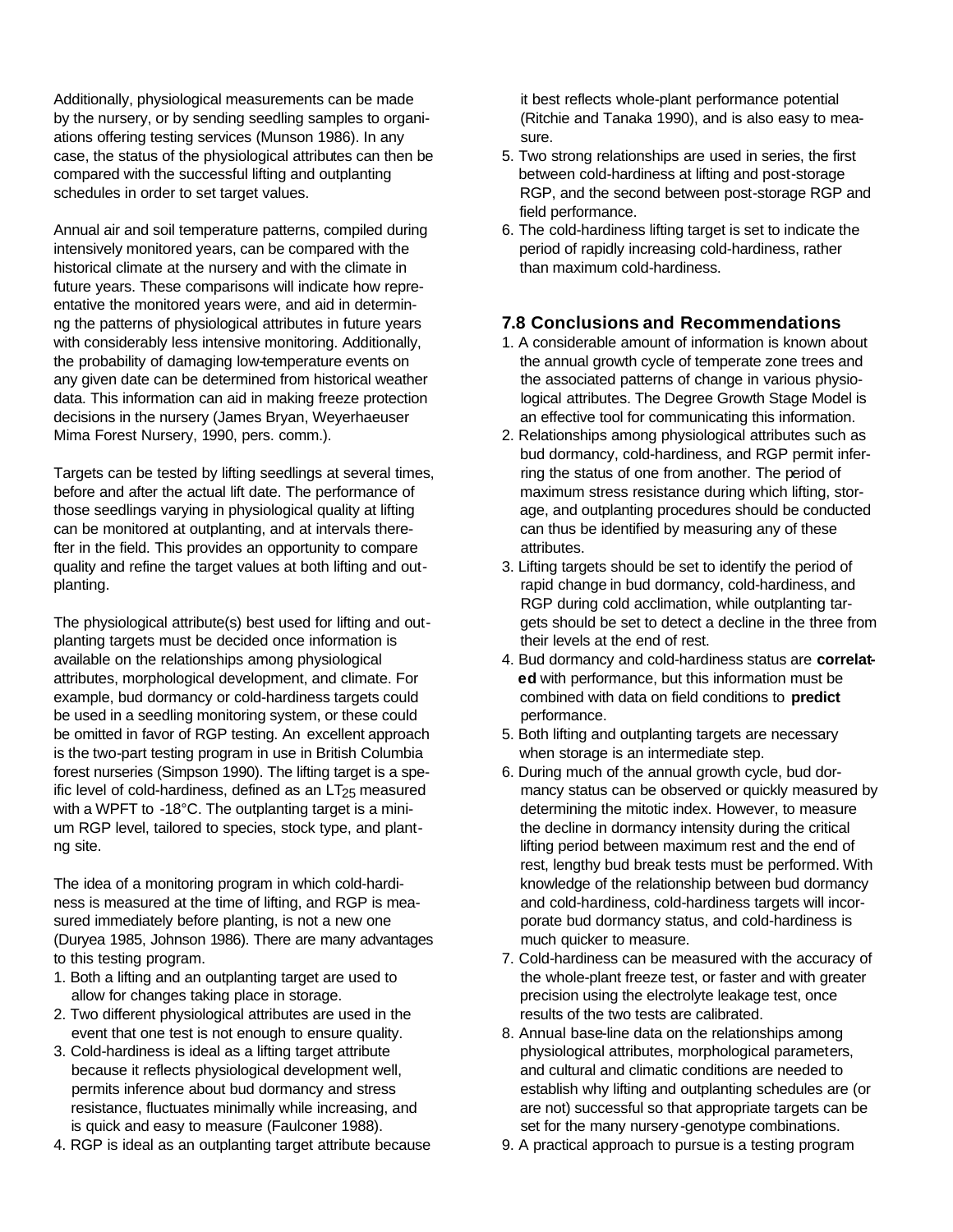with lifting and outplanting targets based on solid relationships among physiological attributes and mea sured by quick, straightforward, non-labor-intensive testing procedures.

# **LITERATURE CITED**

- Arnott, J.T.; Dunsworth, B.G.; O'Reilly, C. 1988. Effect of nursery culture on morphological and physiological development of western hemlock seed Ii ngs:38-44. USDA For. Serv. Gen. Tech. Rep. RM-167.
- Burr, K.E. et al. 1987. Comparison of time and method of mist chamber measurement of root growth potential:77-86. USDA For. Serv. Gen. Tech. Rep. RM 151.
- Burr, K.E.; Tinus, R.W. 1988. Effect of the timing of cold storage on cold-hardiness and root growth potential of Douglas-fir:133-138. USDA For. Serv. Gen. Tech. Rep. RM-167.
- Burr, K.E. et al. 1989. Relationships among cold-hardiness, root growth and bud dormancy in three conifers. Tree Physiol. 5:291-306.
- Burr, K.E. et al. 1990. Comparison of three cold-hardiness tests for conifer seedlings. Tree Physiol. (In Press.)
- Burdett, A.N.; Simpson, D.G. 1984. Lifting, grading, packaging, and storing. In: Duryea, M.L.; Landis, T.D. eds. Forest Nursery Manual: Production of Bareroot Seedl ings:227-234. Martinus Nijhoff/Dr. W. Junk Publishers. The Hague.
- Cannell, M.G.R. et al. 1990. Sitka spruce and Douglas fir seedlings in the nursery and in cold storage: root growth potential, carbohydrate content, dormancy, frost hardiness and mitotic index. Forestry 63:9-27.
- Colombo, S.J. 1990. Bud dormancy status, frost hardiness, shoot moisture content, and readiness of black spruce container seedlings for frozen storage. J. Amer. Soc. Hort. Sci. 115:302-307.
- Colombo, S.J.; Webb, D.P.; Glerum, C. 1984. Frost hardiness testing: An operational manual for use with extended greenhouse culture. Ontario Ministry of Natural Resources, For. Res. Rep. No 110. 14 p.
- Duryea, M.L. 1984. Nursery cultural practices: impacts on seedling quality. In: Duryea, M.L.; Landis, T.D. eds. Forest Nursery Manual: Production of Bareroot Seedlings:143-164. Martinus Nijhoff/Dr. W. Junk Publishers. The Hague.
- Duryea, M.L. 1985. Evaluating seedling quality: importance to reforestation. In: Duryea, M.L. ed. Evaluating Seedling Quality: Principles, Procedures, and Predictive Abilities of Major Tests:1-4. Workshop held October 16-18, 1984. Forest Research Laboratory, Oregon State University, Corvallis, Oregon.
- Faulconer, J.R. 1988. Using frost hardiness as an indicator of seedling condition:89-95. USDA For. Serv. Gen. Tech. Rep. RM-167.
- Fuchigami, L.H.; Nee, C-C. 1987. Degree growth stage model and rest-breaking mechanisms in temperate woody perennials. HortScience 22:836-845.
- Fuchigami, L.H. et al. 1982. A degree growth stage (° GS) model and cold acclimation in temperate woody plants. In: Li, P.H.; Sakai, A. eds. Plant Cold Hardiness and Freezing Stress:93-115 Mechanisms and Crop Implications, Vol. 2. Academic Press, N.Y.
- Glerum, C. 1982. Frost hardiness and dormancy in conifers. In: Proc. 1982 Northeastern Area Nurserymen's Conf., Halifax, Nova Scotia:37-46.
- Glerum, C. 1985. Frost hardiness of coniferous seedlings: principles and applications. In: Duryea, M.L. ed. Evaluating Seedling Quality: Principles, Procedures, a nd Predictive Abilities of Major Tests:107-123. Workshop held October 16-18, 1984. Forest Research Laboratory, Oregon State University, Corvallis, Oregon.
- Grob, J.A. 1 990a. Techniques to study the cell cycle in the shoot apex of conifers. M.S. Thesis, University of Victoria, Victoria, British Columbia.
- Grob, J. 1 990b. Mitotic index of conifer shoot tips: Processing, sampling and data interpretation. In: Rose, R.; Landis, T.D.; Campbell, S. eds. The Target Seedling Symposium and Western Forest Nursery Council Proc. USDA For. Serv. Gen. Tech. Rep. (in press.)
- Hawkins, C.D.B.; Binder, W.D. 1990. State of the art seedling stock quality tests based on seedling physiology. In: Rose, R.; Landis, T.D.; Campbell, S. eds. The Target Seedling Symposium and Western Forest Nursery Council Proc. USDA For. Serv. Gen. Tech. Rep. (In press.)
- Hermann, R.K. 1967. Seasonal variation in sensitivity of Douglas-fir seedlings to exposure of roots. For. Sci. 13:140-149.
- Johnson, C.J.S. 1986. How to use seedling quality measurements in container nurseries:84-86. USDA For. Serv. Gen. Tech. Rep. RM-125.
- Larsen, H.S.; South, D.B.; Boyer, J.M. 1986. Root growth potential, seedling morphology and bud dormancy correlate with survival of loblolly pine seedlings planted in December in Alabama. Tree Physiol. 1:253-263.
- Lavender, D.P. 1981. Environment and shoot growth of woody plants. Res. Pap. 45, Forest Research Laboratory, Oregon State University, Corvallis, Oregon. 47 p.
- Lavender, D.P. 1984. Plant physiology and nursery environment: interactions affecting seedling growth. In: Duryea, M.L.; Landis, T.D. Forest Nursery Manual: Production of Bareroot Seedlings:133-141. Martinus Nijhoff/Dr. W. Junk Publishers. The Hague.